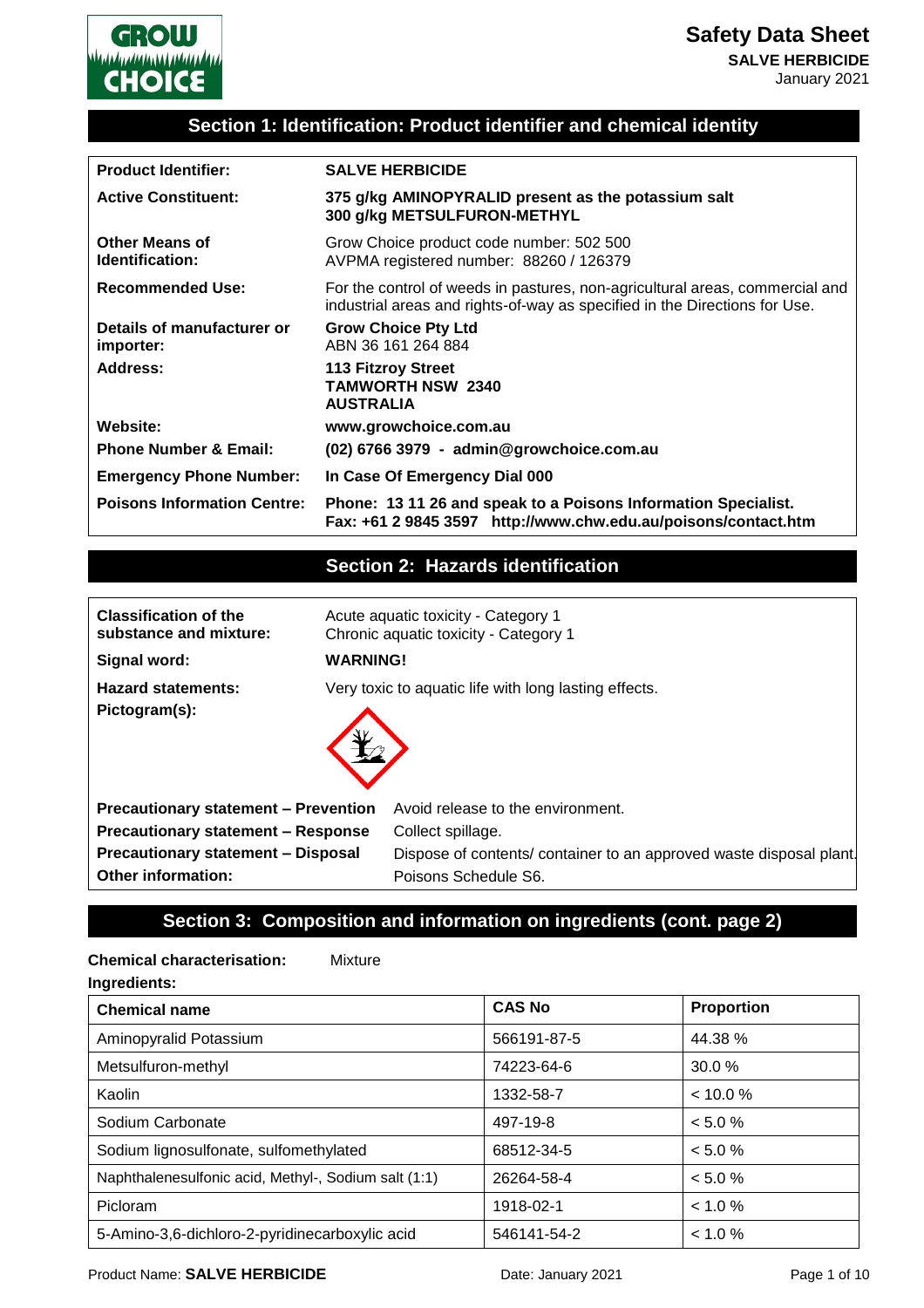| 4-Amino-6-chloro-2-pyridinecarboxylic acid | 546141-56-4   | $< 1.0 \%$    |
|--------------------------------------------|---------------|---------------|
| Titanium dioxide                           | 13463-67-7    | $1.0\%$       |
| <b>Balance</b>                             | Not Available | $\leq 7.72\%$ |

## **Section 4: First aid measures**

**In Case Of Emergency Dial 000 and/or Poisons Information Centre: Phone: 13 11 26 and speak to a Poisons Information Specialist. Take this SDS and or DFU/Label with you or when calling the Poisons Information Centre. General advice:** First Aid responders should pay attention to self-protection and use the recommended protective clothing (chemical resistant gloves, splash protection). If potential for exposure exists refer to Section 8 for specific personal protective equipment. **Inhalation:** Move person to fresh air. If person is not breathing, call an emergency responder or ambulance, then give artificial respiration; if by mouth to mouth use rescuer protection (pocket mask etc). Call a poison control centre or doctor for treatment advice. **Skin contact:** Take off contaminated clothing. Rinse skin immediately with plenty of water for 15-20 minutes. Call a poison control centre or doctor for treatment advice. Suitable emergency safety shower facility should be available in work area. **Eye contact:** Hold eyes open and rinse slowly and gently with water for 15-20 minutes.

Remove contact lenses, if present, after the first 5 minutes, then continue rinsing eyes. Call a poison control centre or doctor for treatment advice. Suitable emergency eye wash facility should be available in work area.

**Ingestion:** No emergency medical treatment necessary.

**Most important symptoms and effects, both acute and delayed:** Aside from the information found under Description of first aid measures (above) and Indication of immediate medical attention and special treatment needed (below), any additional important symptoms and effects are described in Section 11: Toxicology Information.

**Indication of any immediate medical attention and special treatment needed** Advice to Doctor: Skin contact may aggravate pre-existing dermatitis. No specific antidote. Treatment of exposure should be directed at the control of symptoms and the clinical condition of the patient. Have the Safety Data Sheet, and if available, the product container or label with you when calling a poison control centre or doctor, or going for treatment.

### **Section 5: Fire fighting measures (cont. page 3)**

| Hazchem code:                                        | 2X                                                                                                                                                                                                                                                                                                                                                                                                                                                                                             |
|------------------------------------------------------|------------------------------------------------------------------------------------------------------------------------------------------------------------------------------------------------------------------------------------------------------------------------------------------------------------------------------------------------------------------------------------------------------------------------------------------------------------------------------------------------|
| <b>Suitable Extinguishing</b><br><b>Equipment:</b>   | Water. Dry chemical fire extinguishers. Carbon dioxide fire extinguishers.                                                                                                                                                                                                                                                                                                                                                                                                                     |
| <b>Unsuitable Extinguishing</b><br><b>Equipment:</b> | No data available.                                                                                                                                                                                                                                                                                                                                                                                                                                                                             |
| <b>Specific hazards from</b><br>combustion products: | During a fire, smoke may contain the original material in addition to combustion<br>products of varying composition which may be toxic and/or irritating.                                                                                                                                                                                                                                                                                                                                      |
| <b>Unusual Fire and Explosion</b><br>Hazards:        | Container may rupture from gas generation in a fire situation. Do not permit<br>dust to accumulate. When suspended in air dust can pose an explosion hazard.<br>Minimize ignition sources. If dust layers are exposed to elevated temperatures,<br>spontaneous combustion may occur.                                                                                                                                                                                                           |
| <b>Advice for Firefighters</b>                       |                                                                                                                                                                                                                                                                                                                                                                                                                                                                                                |
| <b>Fire Fighting Procedures:</b>                     | Keep people away. Isolate fire and deny unnecessary entry. Soak thoroughly<br>with water to cool and prevent re-ignition. Use water spray to cool fire exposed<br>containers and fire affected zone until fire is out and danger of re-ignition has<br>passed. Fight fire from protected location or safe distance. Consider the use of<br>unmanned hose holders or monitor nozzles. Immediately withdraw all<br>personnel from the area in case of rising sound from venting safety device or |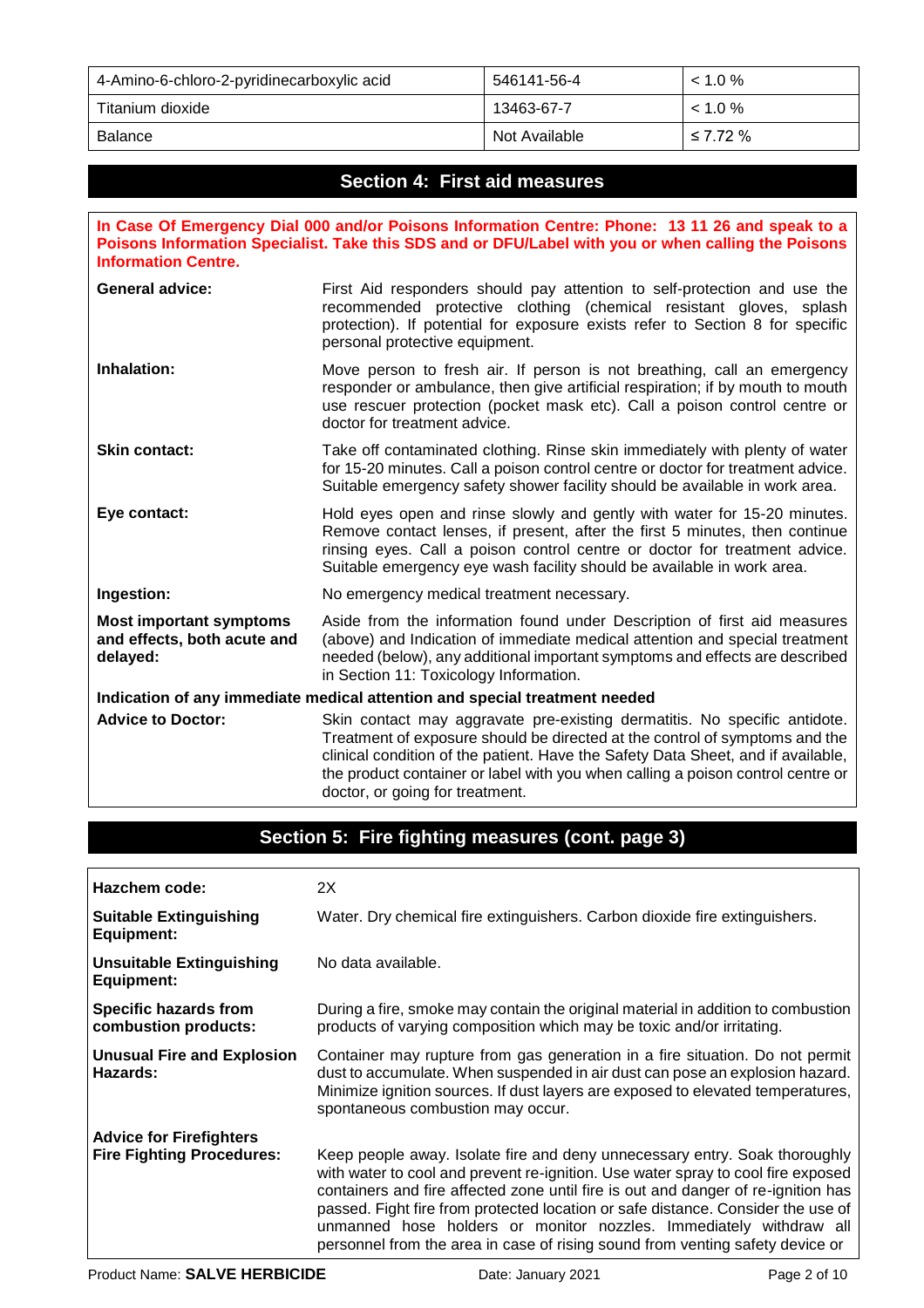|                                                           | discoloration of the container. Hand held dry chemical or carbon dioxide<br>extinguishers may be used for small fires. Dust explosion hazard may result<br>from forceful application of fire extinguishing agents. Move container from fire<br>area if this is possible without hazard. Contain fire water run-off if possible. Fire<br>water run-off, if not contained, may cause environmental damage. Review the<br>"Accidental Release Measures" and the "Ecological Information" sections of<br>this (M)SDS. |
|-----------------------------------------------------------|-------------------------------------------------------------------------------------------------------------------------------------------------------------------------------------------------------------------------------------------------------------------------------------------------------------------------------------------------------------------------------------------------------------------------------------------------------------------------------------------------------------------|
| <b>Special Protective Equipment</b><br>for Fire Fighters: | Wear positive-pressure self-contained breathing apparatus (SCBA) and<br>protective fire fighting clothing (includes fire fighting helmet, coat, trousers,<br>boots, and gloves). If protective equipment is not available or not used, fight<br>fire from a protected location or safe distance.                                                                                                                                                                                                                  |

# **Section 6: Accidental release measures**

| Personal precautions,<br>protective equipment and<br>emergency procedures: | Isolate area. Keep unnecessary and unprotected personnel from entering the<br>area. Refer to section 7, Handling, for additional precautionary measures.<br>Spilled material may cause a slipping hazard. Use appropriate safety<br>equipment. For additional information, refer to Section 8, Exposure Controls<br>and Personal Protection. |
|----------------------------------------------------------------------------|----------------------------------------------------------------------------------------------------------------------------------------------------------------------------------------------------------------------------------------------------------------------------------------------------------------------------------------------|
| <b>Environmental precautions:</b>                                          | Prevent from entering into soil, ditches, sewers, waterways and/or<br>groundwater. See Section 12: Ecological Information. Spills or discharge to<br>natural waterways is likely to kill aquatic organisms.                                                                                                                                  |
| <b>Methods and materials for</b><br>containment and cleaning up:           | Contain spilled material if possible. Small spills: Sweep up. Collect in suitable<br>and properly labelled containers. Large spills: Contact Grow Choice for<br>clean-up assistance. See Section 13, Disposal Considerations, for additional<br>information.                                                                                 |

# **Section 7: Handling and storage**

This material is a Scheduled Poison S6 and must be stored, maintained and used in accordance with the relevant regulations.

|                                     | <b>Precautions for safe handling:</b> Keep out of reach of children. Keep away from heat, sparks and flame. Do             |  |  |
|-------------------------------------|----------------------------------------------------------------------------------------------------------------------------|--|--|
|                                     | not swallow. Avoid contact with eyes, skin, and clothing. Avoid breathing dust                                             |  |  |
|                                     | or mist. Wash thoroughly after handling. Use with adequate ventilation. Good                                               |  |  |
|                                     | housekeeping and controlling of dusts are necessary for safe handling of                                                   |  |  |
|                                     | product. See Section 8, EXPOSURE CONTROLS AND PERSONAL<br>PROTECTION.                                                      |  |  |
| <b>Conditions for safe storage:</b> | Store in a dry place. Store in original container. Do not store near food,<br>foodstuffs, drugs or potable water supplies. |  |  |

# **Section 8: Exposure controls and personal protection (cont. page 4)**

| <b>Control Parameters:</b>                                                     | Exposure limits are listed below, if they exist. |                                |                            |
|--------------------------------------------------------------------------------|--------------------------------------------------|--------------------------------|----------------------------|
| <b>Components</b>                                                              | <b>Regulation</b>                                | <b>Type of listing</b>         | <b>Value/Notation</b>      |
| Kaolin                                                                         | <b>ACGIH</b>                                     | <b>TWA Respirable fraction</b> | $2 \text{ mg/m}$ 3         |
|                                                                                | AU OEL                                           | <b>TWA</b>                     | $10 \text{ mg/m}$ 3        |
| Sodium Carbonate                                                               | Dow IHG                                          | TWA                            | $10$ mg/m $3$              |
| Picloram                                                                       | <b>ACGIH</b>                                     | <b>TWA</b>                     | $10$ mg/m $3$              |
|                                                                                | AU OEL                                           | <b>TWA</b>                     | $10$ mg/m $3$              |
| Titanium dioxide                                                               | <b>ACGIH</b>                                     | <b>TWA</b>                     | 10 mg/m3, Titanium dioxide |
|                                                                                | Dow IHG                                          | TWA                            | $2.4 \text{ mg/m}$ 3       |
|                                                                                | AU OEL                                           | <b>TWA</b>                     | $10 \text{ mg/m}$ 3        |
| RECOMMENDATIONS IN THIS SECTION ARE FOR MANUFACTURING, COMMERCIAL BLENDING AND |                                                  |                                |                            |
| PACKAGING WORKERS. APPLICATORS AND HANDLERS SHOULD SEE THE PRODUCT LABEL FOR   |                                                  |                                |                            |
| PROPER PERSONAL PROTECTIVE EQUIPMENT AND CLOTHING.                             |                                                  |                                |                            |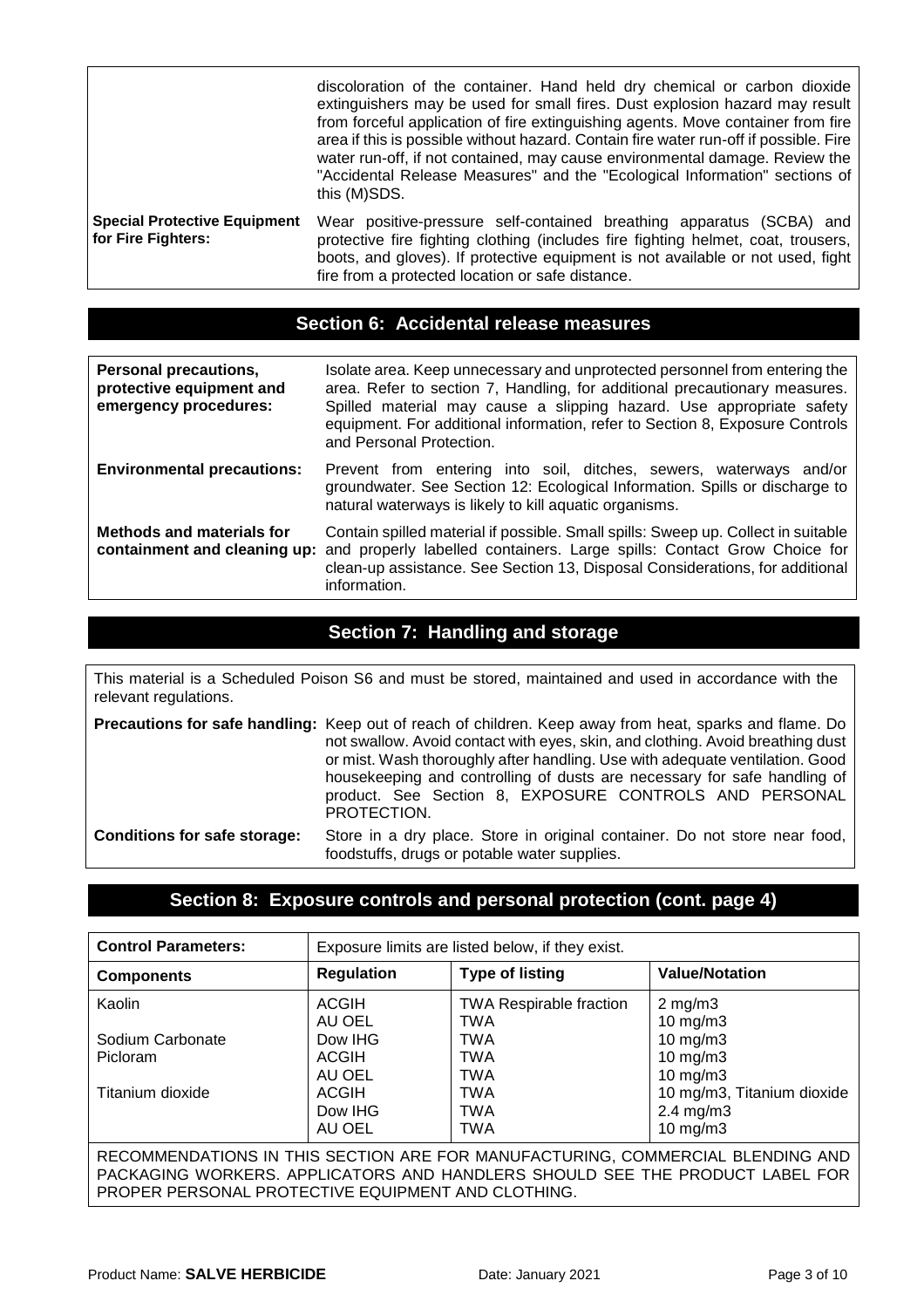| <b>Exposure controls</b><br><b>Engineering controls:</b> | Use local exhaust ventilation, or other engineering controls to maintain<br>airborne levels below exposure limit requirements or guidelines. If there are<br>no applicable exposure limit requirements or guidelines, general ventilation<br>should be sufficient for most operations. Local exhaust ventilation may be<br>necessary for some operations.                                                                                                                                                                                                                                                                                                                                                                                                                                                                                                                                              |
|----------------------------------------------------------|--------------------------------------------------------------------------------------------------------------------------------------------------------------------------------------------------------------------------------------------------------------------------------------------------------------------------------------------------------------------------------------------------------------------------------------------------------------------------------------------------------------------------------------------------------------------------------------------------------------------------------------------------------------------------------------------------------------------------------------------------------------------------------------------------------------------------------------------------------------------------------------------------------|
| <b>Individual protection measures:</b>                   |                                                                                                                                                                                                                                                                                                                                                                                                                                                                                                                                                                                                                                                                                                                                                                                                                                                                                                        |
| <b>Eye/face protection:</b>                              | Use safety glasses (with side shields).                                                                                                                                                                                                                                                                                                                                                                                                                                                                                                                                                                                                                                                                                                                                                                                                                                                                |
| <b>Skin protection</b><br>Hand protection:               | Use chemical resistant gloves classified under standard AS/NZS 2161.10:<br>Protective gloves against chemicals and micro-organisms. Examples of<br>preferred glove barrier materials include: Polyvinyl chloride ("PVC" or "vinyl").<br>Neoprene. Nitrile/butadiene rubber ("nitrile" or "NBR"). When prolonged or<br>frequently repeated contact may occur, a glove is recommended to prevent<br>contact with the solid material. NOTICE: The selection of a specific glove for<br>a particular application and duration of use in a workplace should also take<br>into account all relevant workplace factors such as, but not limited to: Other<br>chemicals which may be handled, physical requirements (cut/puncture<br>protection, dexterity, thermal protection), potential body reactions to glove<br>materials, as well as the instructions/specifications provided by the glove<br>supplier. |
| Other protection:                                        | Use protective clothing chemically resistant to this material. Selection of<br>specific items such as face shield, boots, apron, or full body suit will depend<br>on the task.                                                                                                                                                                                                                                                                                                                                                                                                                                                                                                                                                                                                                                                                                                                         |
| <b>Respiratory protection:</b>                           | Respiratory protection should be worn when there is a potential to exceed the<br>exposure limit requirements or guidelines. If there are no applicable exposure<br>limit requirements or guidelines, wear respiratory protection when adverse<br>effects, such as respiratory irritation or discomfort have been experienced, or<br>where indicated by your risk assessment process. For most conditions, no<br>respiratory protection should be needed; however, in dusty atmospheres, use<br>an approved particulate respirator.<br>The following should be effective types of air-purifying respirators: Organic<br>vapour cartridge with a particulate pre-filter.                                                                                                                                                                                                                                 |
| <b>Other Information:</b>                                | Selection and use of personal protective equipment should be in accordance<br>with the recommendations in one or more of the relevant Australian/New<br>Zealand Standards, including:<br>AS/NZS 1336: Recommended practices for occupational eye protection.<br>AS/NZS 1337: Personal eye protection - Eye and face protectors for<br>occupational applications.<br>AS/NZS 1715: Selection, use and maintenance of respiratory protective<br>equipment.<br>AS/NZS 2161: Occupational protective gloves.                                                                                                                                                                                                                                                                                                                                                                                                |
|                                                          | AS/NZS 2210: Occupational protective footwear.                                                                                                                                                                                                                                                                                                                                                                                                                                                                                                                                                                                                                                                                                                                                                                                                                                                         |
|                                                          | AS/NZS 4501: Occupational protective clothing set.                                                                                                                                                                                                                                                                                                                                                                                                                                                                                                                                                                                                                                                                                                                                                                                                                                                     |

# **Section 9: Physical and chemical properties (cont. on page 5)**

# **Information on basic physical and chemical properties:**

| Form:                                               | Granules             | Appearance:                                        | <b>Brown</b>           |
|-----------------------------------------------------|----------------------|----------------------------------------------------|------------------------|
| Odour:                                              | Mild                 | Odour threshold:                                   | No test data available |
| pH:                                                 | 7.34 1% pH Electrode | <b>Melting point/range:</b>                        | No test data available |
| <b>Freezing point:</b>                              | Not applicable       | Boiling point (760 mmHg):                          | Not applicable         |
| Flash point -<br>closed cup:                        | Not applicable       | <b>Evaporation Rate (Butyl</b><br>$Accetate = 1$ : | Not applicable         |
| Partitioning coefficient n-octanol/water (log Pow): |                      | No data available:                                 |                        |
| <b>Flammability:</b>                                | No data available    | Lower explosion limit:                             | Not applicable         |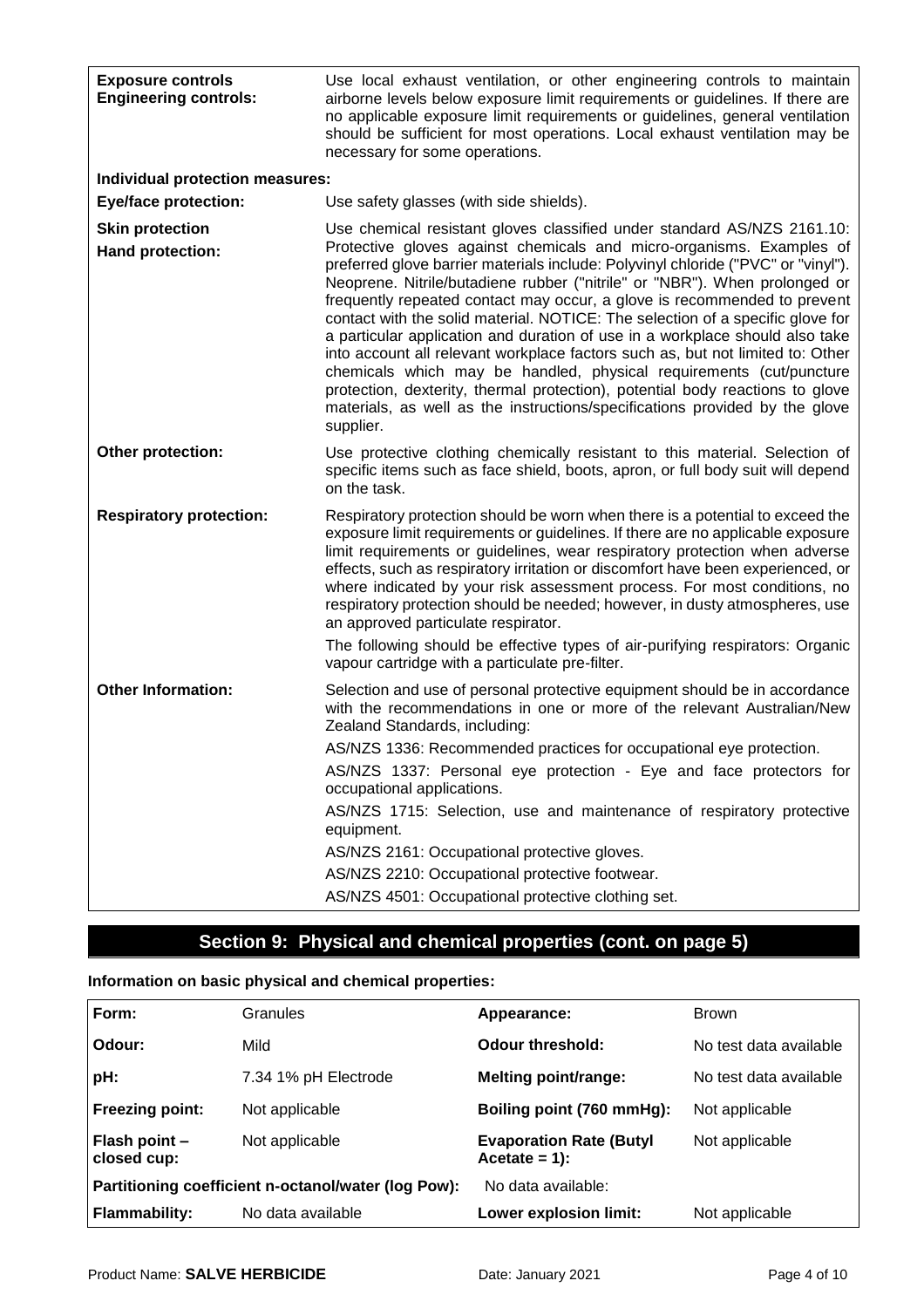| <b>Upper explosion</b><br>limit:                | Not applicable         | <b>Vapour Pressure:</b>                                     | Not applicable    |
|-------------------------------------------------|------------------------|-------------------------------------------------------------|-------------------|
| <b>Relative Vapour</b><br>Density (air $= 1$ ): | Not applicable         | <b>Relative Density (water = 1):</b> No test data available |                   |
| <b>Water solubility:</b>                        | No test data available | <b>Auto-ignition temperature:</b>                           | Not applicable    |
| <b>Decomposition</b><br>temperature:            | No test data available | Kinematic viscosity:                                        | No data available |
| <b>Explosive</b><br>properties:                 | No data available      | <b>Oxidizing properties:</b>                                | No data available |
| <b>Bulk Density:</b>                            | 520 kg/m3              | <b>Molecular weight:</b>                                    | No data available |

NOTE: The physical data presented above are typical values and should not be construed as a specification.

# **Section 10: Stability and reactivity**

| <b>Reactivity:</b>                            | No dangerous reaction known under conditions of normal use.                                                                                          |
|-----------------------------------------------|------------------------------------------------------------------------------------------------------------------------------------------------------|
| <b>Chemical stability:</b>                    | Thermally stable at recommended temperatures and pressures.                                                                                          |
| <b>Possibility of hazardous</b><br>reactions: | Polymerization will not occur.                                                                                                                       |
| <b>Conditions to avoid:</b>                   | Product decomposes above melting temperature. Generation of gas during<br>decomposition can cause pressure in closed systems.                        |
| Incompatible materials:                       | None known.                                                                                                                                          |
| <b>Hazardous decomposition</b><br>products:   | Decomposition products depend upon temperature, air supply and the<br>presence of other materials. Toxic gases are released during<br>decomposition. |

# **Section 11: Toxicological information (cont. page 6)**

| <b>Acute toxicity - oral</b>                                                     | Very low toxicity if swallowed. Harmful effects not anticipated from swallowing<br>small amounts.                                                                                                                                                                                                        |
|----------------------------------------------------------------------------------|----------------------------------------------------------------------------------------------------------------------------------------------------------------------------------------------------------------------------------------------------------------------------------------------------------|
|                                                                                  | As product: LD50, Rat, female > 5,000 mg/kg                                                                                                                                                                                                                                                              |
| <b>Acute inhalation toxicity:</b>                                                | No adverse effects are anticipated from single exposure to dust. Based on<br>the available data, respiratory irritation was not observed.                                                                                                                                                                |
|                                                                                  | As product: LC50, Rat, male and female, 4 Hour, dust, > 5.12 mg/l. No deaths<br>occurred at this concentration.                                                                                                                                                                                          |
| <b>Acute dermal toxicity:</b>                                                    | Prolonged skin contact is unlikely to result in absorption of harmful amounts.<br>As product: LD50, Rat, male and female > 5,000 mg/kg.                                                                                                                                                                  |
| <b>Skin irritation/corrosion:</b>                                                | Brief contact may cause slight skin irritation with local redness. May cause<br>drying and flaking of the skin                                                                                                                                                                                           |
| <b>Serious eye</b><br>damage/irritation:                                         | May cause slight eye irritation. Corneal injury is unlikely.                                                                                                                                                                                                                                             |
| <b>Skin sensitisation:</b>                                                       | Did not demonstrate the potential for contact allergy in mice. For respiratory<br>sensitization: No relevant data found.                                                                                                                                                                                 |
| <b>Specific Target Organ</b><br><b>Systemic Toxicity</b><br>(Single Exposure):   | No relevant data found.                                                                                                                                                                                                                                                                                  |
| <b>Specific Target Organ</b><br><b>Systemic Toxicity</b><br>(Repeated Exposure): | For the active ingredient(s): Metsulfuron-methyl. Based on available data,<br>repeated exposures are not anticipated to cause significant adverse effects.<br>For similar active ingredient(s). Aminopyralid. In animals, effects have been<br>reported on the following organs: Gastrointestinal tract. |
|                                                                                  | Based on information for component(s): In animals, effects have been<br>reported on the following organs: Kidney. Liver.                                                                                                                                                                                 |
| Carcinogenicity:                                                                 | For the active ingredient(s): Did not cause cancer in laboratory animals. A<br>risk assessment has been conducted for this product and has shown, that<br>under normal handling, the minor components will not pose a hazard.                                                                            |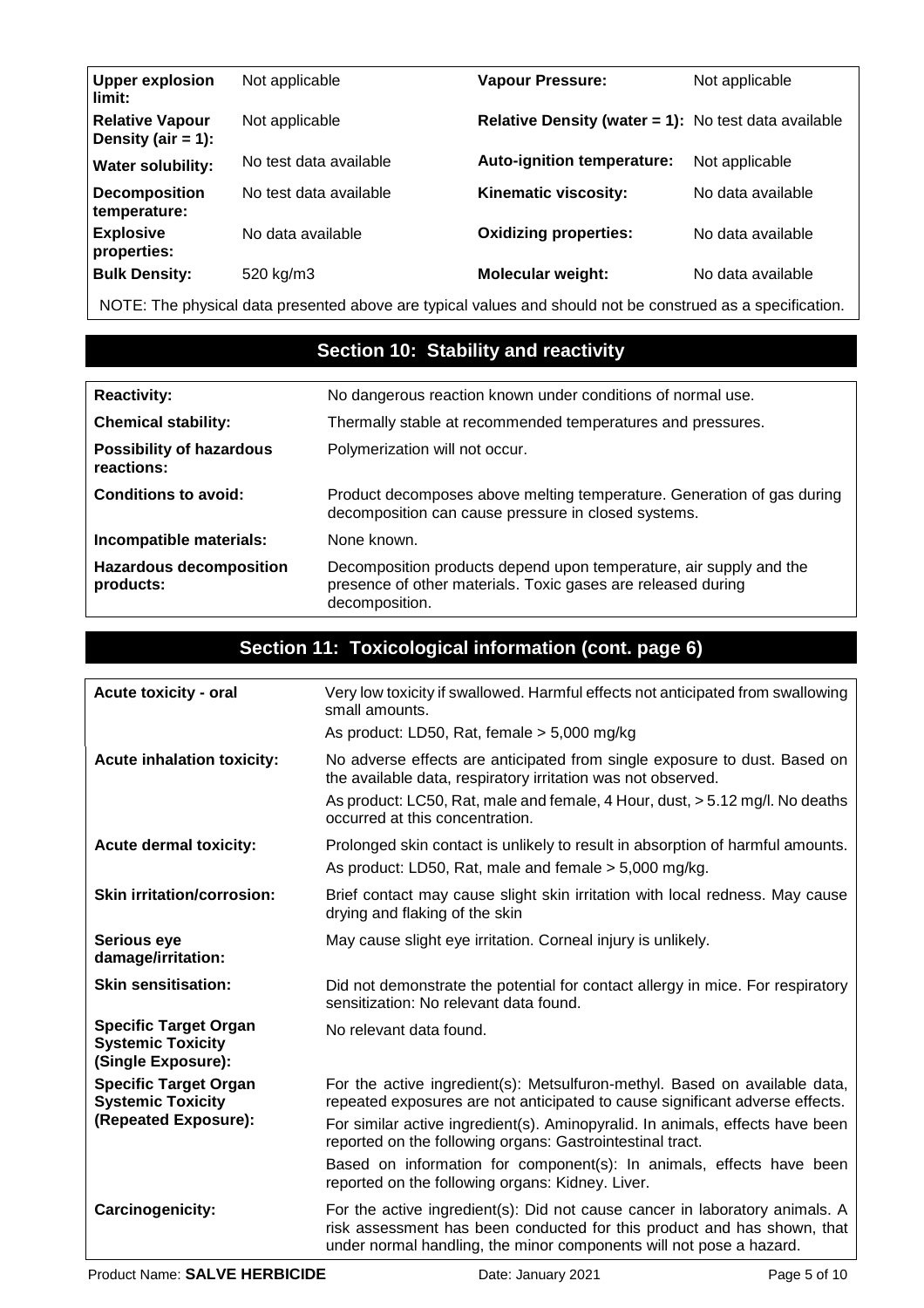| Teratogenicity:               | For the active ingredient(s): Did not cause birth defects or any other foetal<br>effects in laboratory animals. |  |
|-------------------------------|-----------------------------------------------------------------------------------------------------------------|--|
| <b>Reproductive toxicity:</b> | For the active ingredient(s): In animal studies, did not interfere with<br>reproduction.                        |  |
| <b>Mutagenicity:</b>          | In vitro genetic toxicity studies were negative.                                                                |  |
| <b>Aspiration Hazard:</b>     | Based on physical properties, not likely to be an aspiration hazard.                                            |  |

# **Section 12: Ecological information**

|                                                      | <b>ECOTOXICITY</b>                                                                                                                                                                                                                                                                                                                                                                                            |  |
|------------------------------------------------------|---------------------------------------------------------------------------------------------------------------------------------------------------------------------------------------------------------------------------------------------------------------------------------------------------------------------------------------------------------------------------------------------------------------|--|
| Acute toxicity to fish:                              | Material is very highly toxic to aquatic organisms on an acute basis<br>(LC50/EC50 < 0.1 mg/l in the most sensitive species).                                                                                                                                                                                                                                                                                 |  |
|                                                      | LC50, Oncorhynchus mykiss (rainbow trout), semi-static test, 48 hour, > 120<br>mg/l, OECD Test Guideline 203 or equivalent.                                                                                                                                                                                                                                                                                   |  |
| Acute toxicity to aquatic<br>invertebrates:          | EC50, Daphnia magna (Water flea), static test, 48 Hour, > 100 mg/l, OECD<br>Test Guideline 202 or equivalent.                                                                                                                                                                                                                                                                                                 |  |
| <b>Acute toxicity to</b><br>algae/aquatic plants:    | ErC50, Pseudokirchneriella subcapitata (green algae), static test, 72 Hour,<br>Growth rate inhibition, 1.49 mg/l, OECD Test Guideline 201 or Equivalent                                                                                                                                                                                                                                                       |  |
|                                                      | EC50, Lemna gibba, semi-static test, 7 d, Growth rate inhibition, 0.00209 mg/l                                                                                                                                                                                                                                                                                                                                |  |
| <b>Toxicity to Above Ground</b><br>Organisms:        | Material is practically non-toxic to birds on an acute basis (LD50 > 2000<br>mg/kg).                                                                                                                                                                                                                                                                                                                          |  |
|                                                      | Oral LD50, Colinus virginianus (Bobwhite quail), > 2250mg/kg bodyweight.                                                                                                                                                                                                                                                                                                                                      |  |
|                                                      | Oral LD50, Apis mellifera (bees), 48 d, > 214 micrograms/bee                                                                                                                                                                                                                                                                                                                                                  |  |
|                                                      | Contact LD50, Apis mellifera (bees), 48 d, > 200 micrograms/bee                                                                                                                                                                                                                                                                                                                                               |  |
|                                                      | PERSISTENCE AND DEGRADABILITY                                                                                                                                                                                                                                                                                                                                                                                 |  |
| <b>Aminopyralid Potassium</b>                        |                                                                                                                                                                                                                                                                                                                                                                                                               |  |
| Biodegradability:                                    | For similar active ingredient(s). Aminopyralid. Based on stringent OECD test<br>guidelines, this material cannot be considered as readily biodegradable;<br>however, these results do not necessarily mean that the material is not<br>biodegradable under environmental conditions.                                                                                                                          |  |
|                                                      | 10-day Window: Fail                                                                                                                                                                                                                                                                                                                                                                                           |  |
| <b>Biodegradation:</b>                               | 0%                                                                                                                                                                                                                                                                                                                                                                                                            |  |
| <b>Exposure time:</b>                                | 28 d                                                                                                                                                                                                                                                                                                                                                                                                          |  |
| <b>Method:</b>                                       | OECD Test Guideline 301F or Equivalent                                                                                                                                                                                                                                                                                                                                                                        |  |
| <b>Metsulfuron-methyl</b>                            |                                                                                                                                                                                                                                                                                                                                                                                                               |  |
| <b>Biodegradability:</b>                             | No appreciable biodegradation is expected.                                                                                                                                                                                                                                                                                                                                                                    |  |
| Kaolin                                               |                                                                                                                                                                                                                                                                                                                                                                                                               |  |
| <b>Biodegradability:</b>                             | Biodegradation is not applicable.                                                                                                                                                                                                                                                                                                                                                                             |  |
| <b>Sodium Carbonate</b>                              |                                                                                                                                                                                                                                                                                                                                                                                                               |  |
| <b>Biodegradability:</b>                             | Biodegradation is not applicable.                                                                                                                                                                                                                                                                                                                                                                             |  |
| Sodium lignosulfonate, sulfomethylated               |                                                                                                                                                                                                                                                                                                                                                                                                               |  |
| Biodegradability:                                    | Material is expected to biodegrade very slowly (in the environment). Fails to                                                                                                                                                                                                                                                                                                                                 |  |
|                                                      | pass OECD/EEC tests for ready biodegradability.                                                                                                                                                                                                                                                                                                                                                               |  |
| Naphthalenesulfonic Acid, Methyl-, Sodium Salt (1:1) |                                                                                                                                                                                                                                                                                                                                                                                                               |  |
| <b>Biodegradability:</b>                             | No relevant data found.                                                                                                                                                                                                                                                                                                                                                                                       |  |
| Picloram                                             |                                                                                                                                                                                                                                                                                                                                                                                                               |  |
| <b>Biodegradability:</b>                             | Based on stringent OECD test guidelines, this material cannot be considered<br>as readily biodegradable; however, these results do not necessarily mean<br>that the material is not biodegradable under environmental conditions.<br>Biodegradation may occur under aerobic conditions (in the presence of<br>oxygen). Surface photodegradation is expected with exposure to sunlight.<br>10-day Window: Fail |  |
| <b>Biodegradation:</b>                               | 1.95%                                                                                                                                                                                                                                                                                                                                                                                                         |  |
| <b>Exposure time:</b>                                | 28 d                                                                                                                                                                                                                                                                                                                                                                                                          |  |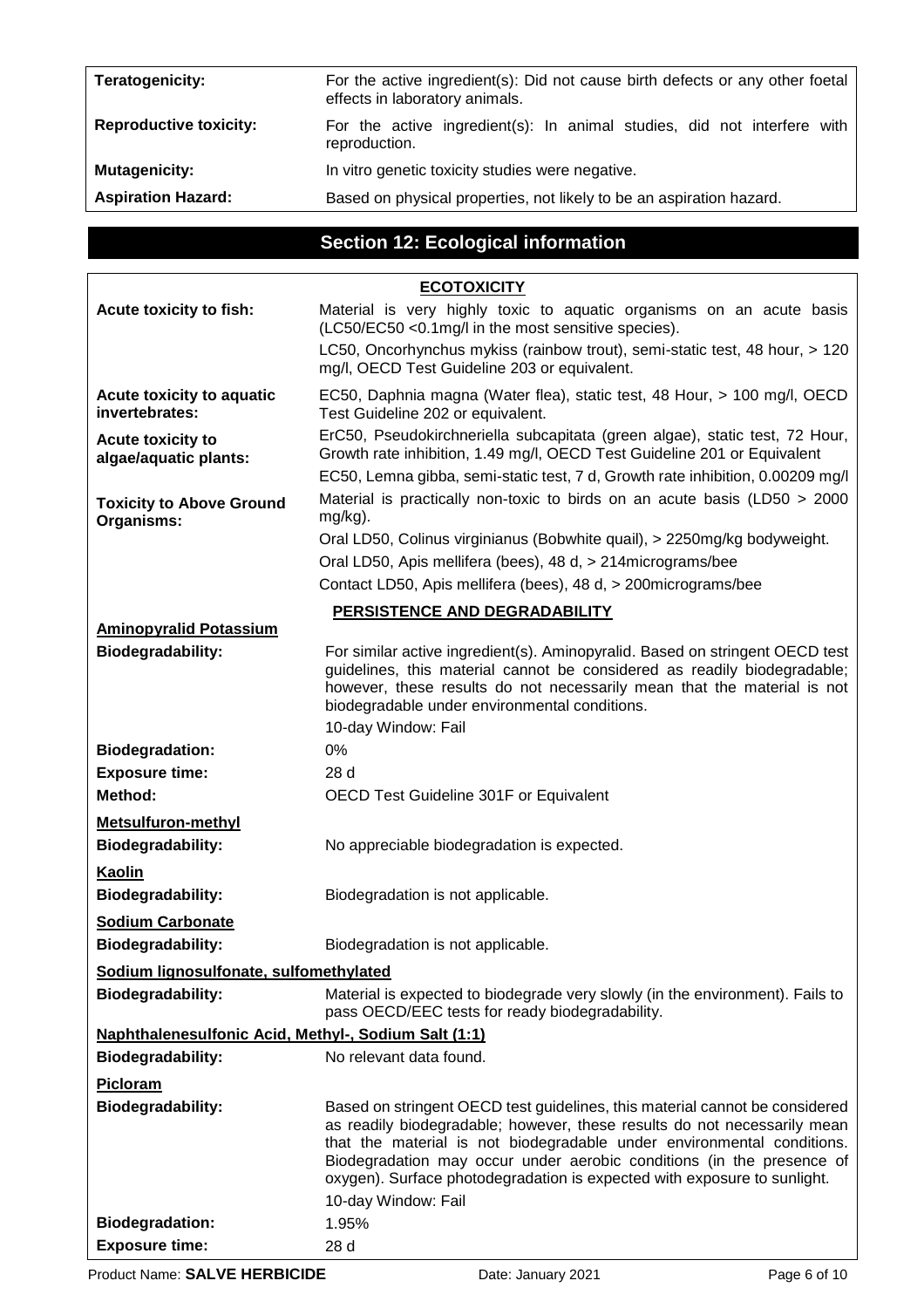| <b>Method:</b>                                                      | <b>OECD Test Guideline 301</b>                                                                                                                                                                                                                                |  |  |
|---------------------------------------------------------------------|---------------------------------------------------------------------------------------------------------------------------------------------------------------------------------------------------------------------------------------------------------------|--|--|
| Stability in Water (1/2-life):                                      | Hydrolysis, half-life, $> 1.8$ year, pH 5 - 9, Half-life Temperature 45 °C,<br>Measured                                                                                                                                                                       |  |  |
| Photodegradation                                                    |                                                                                                                                                                                                                                                               |  |  |
| <b>Test Type:</b>                                                   | Half-life (indirect photolysis)                                                                                                                                                                                                                               |  |  |
| Sensitiser:                                                         | OH radicals                                                                                                                                                                                                                                                   |  |  |
| <b>Atmospheric half-life:</b>                                       | 12.5 hour                                                                                                                                                                                                                                                     |  |  |
| 5-Amino-3,6-dichloro-2-pyridinecarboxylic acid:                     |                                                                                                                                                                                                                                                               |  |  |
| <b>Biodegradability:</b>                                            | For similar material(s): Based on stringent OECD test guidelines, this material<br>cannot be considered as readily biodegradable; however, these results do<br>not necessarily mean that the material is not biodegradable under<br>environmental conditions. |  |  |
| 4-Amino-6-chloro-2-pyridinecarboxylic acid:                         |                                                                                                                                                                                                                                                               |  |  |
| Biodegradability:                                                   | For similar material(s): Based on stringent OECD test guidelines, this material<br>cannot be considered as readily biodegradable; however, these results do<br>not necessarily mean that the material is not biodegradable under<br>environmental conditions. |  |  |
| <b>Titanium dioxide:</b>                                            |                                                                                                                                                                                                                                                               |  |  |
| <b>Biodegradability:</b>                                            | Biodegradation is not applicable.                                                                                                                                                                                                                             |  |  |
| Balance:<br><b>Biodegradability:</b>                                | No relevant data found.                                                                                                                                                                                                                                       |  |  |
|                                                                     | <b>BIOACCUMULATIVE POTENTIAL</b>                                                                                                                                                                                                                              |  |  |
| <b>Bioaccumulation:</b>                                             | No data available.                                                                                                                                                                                                                                            |  |  |
|                                                                     | <b>MOBILITY IN SOIL</b>                                                                                                                                                                                                                                       |  |  |
| <b>Aminopyralid Potassium</b>                                       |                                                                                                                                                                                                                                                               |  |  |
|                                                                     | For similar active ingredient(s). Aminopyralid. Potential for mobility in soil is very high (Koc between 0 and 50).                                                                                                                                           |  |  |
| <b>Metsulfuron-methyl</b>                                           |                                                                                                                                                                                                                                                               |  |  |
| No data available.                                                  |                                                                                                                                                                                                                                                               |  |  |
| Kaolin                                                              |                                                                                                                                                                                                                                                               |  |  |
| No relevant data found.                                             |                                                                                                                                                                                                                                                               |  |  |
| <b>Sodium Carbonate</b>                                             |                                                                                                                                                                                                                                                               |  |  |
| Relevant data not available.                                        |                                                                                                                                                                                                                                                               |  |  |
| Sodium lignosulfonate, sulfomethylated                              |                                                                                                                                                                                                                                                               |  |  |
| Expected to be relatively immobile in soil (Koc > 5000).            |                                                                                                                                                                                                                                                               |  |  |
| Naphthalenesulfonic Acid, Methyl-, Sodium Salt (1:1)                |                                                                                                                                                                                                                                                               |  |  |
|                                                                     | Naphthalenesulfonic Acid, Methyl-, Sodium Salt (1:1) No relevant data found.                                                                                                                                                                                  |  |  |
| <b>Picloram</b>                                                     |                                                                                                                                                                                                                                                               |  |  |
| Potential for mobility in soil is very high (Koc between 0 and 50). |                                                                                                                                                                                                                                                               |  |  |
| <b>Partition coefficient (Koc):</b>                                 | 35                                                                                                                                                                                                                                                            |  |  |
| 5-Amino-3,6-dichloro-2-pyridinecarboxylic acid                      |                                                                                                                                                                                                                                                               |  |  |
| Potential for mobility in soil is very high (Koc between 0 and 50). |                                                                                                                                                                                                                                                               |  |  |
| <b>Partition coefficient (Koc):</b>                                 | 10.52 Estimated.                                                                                                                                                                                                                                              |  |  |
| 4-Amino-6-chloro-2-pyridinecarboxylic acid                          |                                                                                                                                                                                                                                                               |  |  |
| Potential for mobility in soil is very high (Koc between 0 and 50). |                                                                                                                                                                                                                                                               |  |  |
| <b>Partition coefficient (Koc):</b>                                 | 10 Estimated.                                                                                                                                                                                                                                                 |  |  |
| <b>Titanium dioxide</b>                                             |                                                                                                                                                                                                                                                               |  |  |
| No data available.                                                  |                                                                                                                                                                                                                                                               |  |  |
| <b>Balance</b>                                                      |                                                                                                                                                                                                                                                               |  |  |
| No relevant data found.                                             |                                                                                                                                                                                                                                                               |  |  |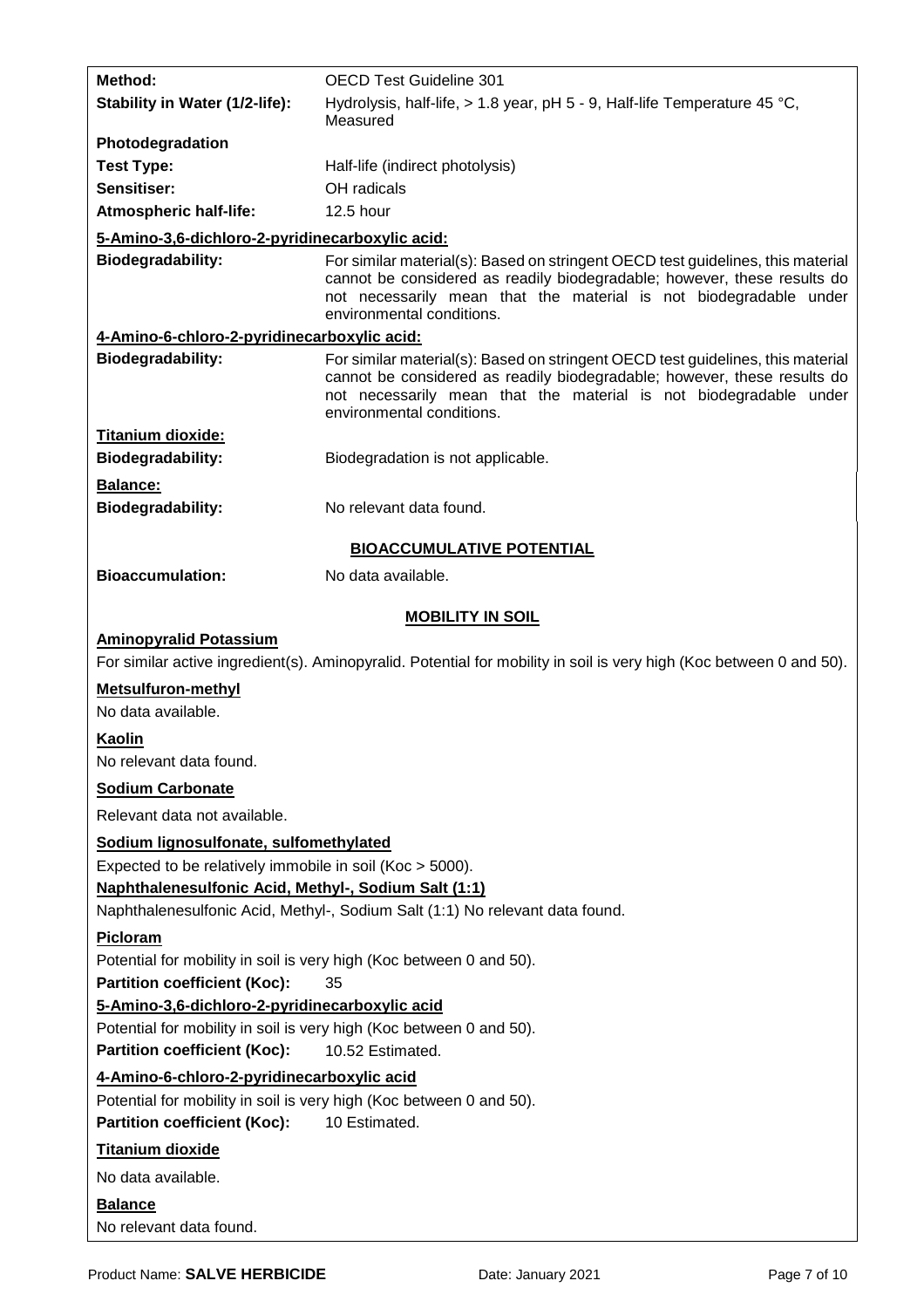#### **RESULTS OF PBT AND vPvB ASSESSMENT**

#### **Aminopyralid Potassium**

This substance is not considered to be persistent, bioaccumulating and toxic (PBT). This substance is not considered to be very persistent and very bioaccumulating (vPvB).

#### **Metsulfuron-methyl**

This substance is not considered to be persistent, bioaccumulating and toxic (PBT). This substance is not considered to be very persistent and very bioaccumulating (vPvB).

#### **Kaolin**

This substance is not considered to be persistent, bioaccumulating and toxic (PBT). This substance is not considered to be very persistent and very bioaccumulating (vPvB).

#### **Sodium Carbonate**

This substance is not considered to be persistent, bioaccumulating and toxic (PBT).

#### **Sodium lignosulfonate, sulfomethylated**

This substance has not been assessed for persistence, bioaccumulation and toxicity (PBT).

#### **Naphthalenesulfonic Acid, Methyl-, Sodium Salt (1:1)**

This substance has not been assessed for persistence, bioaccumulation and toxicity (PBT).

#### **Picloram**

This substance is not considered to be persistent, bioaccumulating and toxic (PBT). This substance is not considered to be very persistent and very bioaccumulating (vPvB).

### **5-Amino-3,6-dichloro-2-pyridinecarboxylic acid**

This substance is not considered to be persistent, bioaccumulating and toxic (PBT). This substance is not considered to be very persistent and very bioaccumulating (vPvB).

#### **4-Amino-6-chloro-2-pyridinecarboxylic acid**

This substance is not considered to be persistent, bioaccumulating and toxic (PBT). This substance is not considered to be very persistent and very bioaccumulating (vPvB).

#### **Titanium dioxide**

This substance has not been assessed for persistence, bioaccumulation and toxicity (PBT).

#### **Balance**

This substance has not been assessed for persistence, bioaccumulation and toxicity (PBT).

#### **OTHER ADVERSE EFFECTS**

This substance is not on the Montreal Protocol list of substances that deplete the ozone layer.

### **Section 13: Disposal considerations**

**Disposal methods:** If wastes and/or containers cannot be disposed of according to the product label directions, disposal of this material must be in accordance with your local or area regulatory authorities. This information presented below only applies to the material as supplied. The identification based on characteristic(s) or listing may not apply if the material has been used or otherwise contaminated. It is the responsibility of the waste generator to determine the toxicity and physical properties of the material generated to determine the proper waste identification and disposal methods in compliance with applicable regulations. If the material as supplied becomes a waste, follow all applicable regional, national and local laws. This product when disposed of in its unused and uncontaminated state should be treated as a hazardous waste.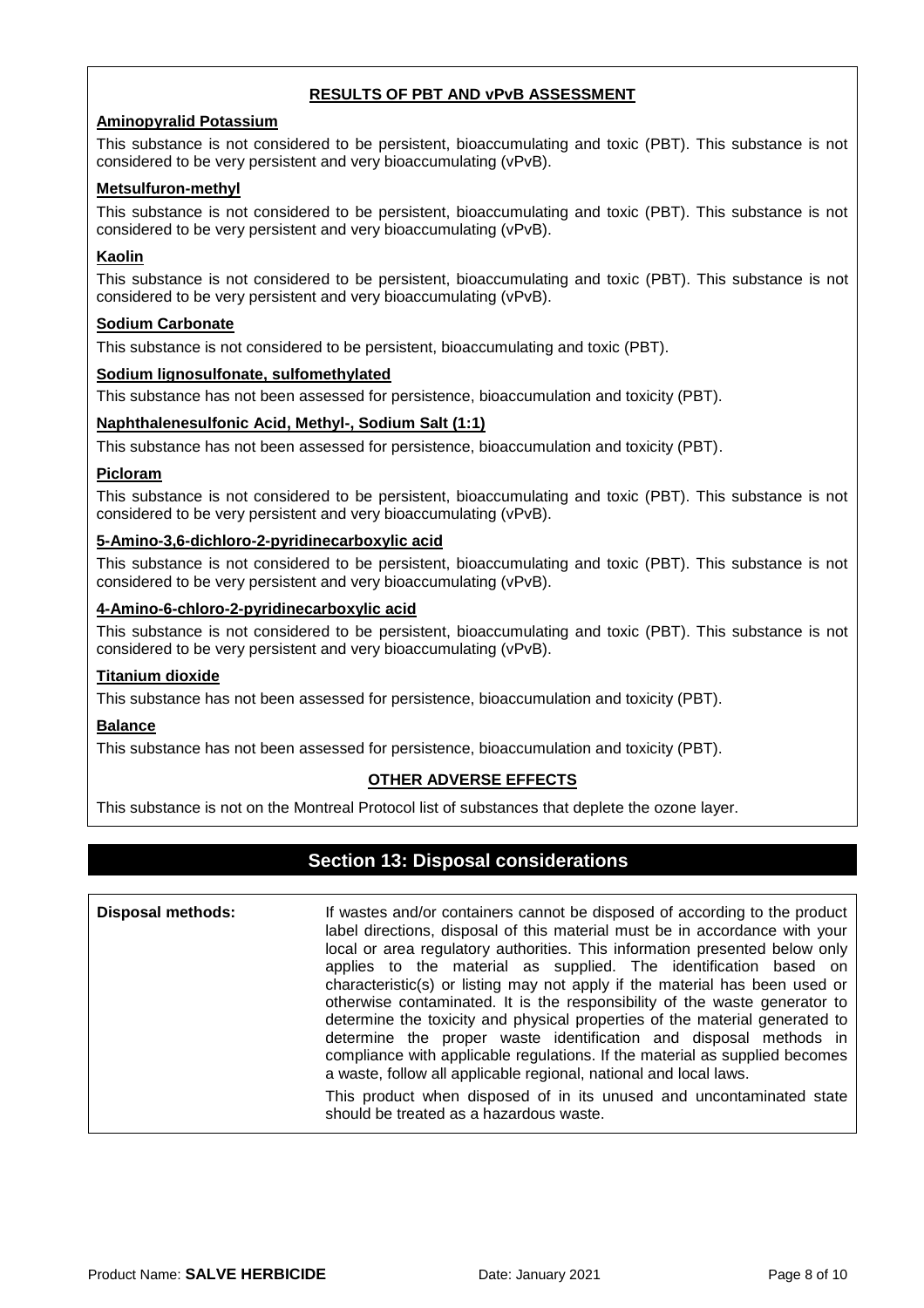### **Section 14: Transport information**

#### **ADG**

| UN number:                      | UN 3077                                                                    | Ш<br>Packing group: |  |
|---------------------------------|----------------------------------------------------------------------------|---------------------|--|
| <b>Hazard class:</b>            |                                                                            |                     |  |
| <b>Proper shipping</b><br>name: | ENVIRONMENTALLY HAZARDOUS SUBSTANCE, SOLID, N.O.S.<br>(Metsulfuron-methyl) |                     |  |
| <b>Marine pollutant:</b>        | Metsulfuron-methyl                                                         |                     |  |

#### **Classification for SEA transport (IMO-IMDG):**

| <b>UN Number:</b>                                                            | <b>UN 3077</b>                                                             | <b>Packing Group:</b><br>Ш |
|------------------------------------------------------------------------------|----------------------------------------------------------------------------|----------------------------|
| <b>Hazard class:</b>                                                         | 9                                                                          |                            |
| <b>Proper Shipping</b><br>Name:                                              | ENVIRONMENTALLY HAZARDOUS SUBSTANCE, SOLID, N.O.S.<br>(Metsulfuron-methyl) |                            |
| Marine pollutant:                                                            | Metsulfuron-methyl                                                         |                            |
| according to Annex I<br>or II of MARPOL 73/78<br>and the IBC or IGC<br>Code: | Transport in bulk Consult IMO regulations before transporting ocean bulk   |                            |

#### **Classification for AIR Transport (IATA/ICAO):**

| <b>UN Number:</b>               | UN 3077                                                                    | <b>Packing Group:</b><br>Ш |
|---------------------------------|----------------------------------------------------------------------------|----------------------------|
| <b>Hazard class:</b>            |                                                                            |                            |
| <b>Proper Shipping</b><br>Name: | ENVIRONMENTALLY HAZARDOUS SUBSTANCE, SOLID, N.O.S.<br>(Metsulfuron-methyl) |                            |

#### **Hazchem Code:** •2X

#### **Further information:**

Environmentally Hazardous Substances meeting the descriptions of UN 3077 or UN 3082 are not subject to the Australian Code for the Transport of Dangerous Goods (ADG). This applies when transported by road or rail in packaging's that do not incorporate a receptacle exceeding 500kg(L) or IBCs per ADG Special Provision AU01.

Marine Pollutants in single or combination packaging containing a net quantity per single or inner packaging of 5L or less for liquids or having a net mass per single or inner packaging of 5KG or less for solids may be transported as non-dangerous goods as provided in section 2.10.2.7 of IMDG code and IATA special provision A197.

This information is not intended to convey all specific regulatory or operational requirements/ information relating to this product. Additional transportation system information can be obtained through an authorized sales or customer service representative. It is the responsibility of the transporting organization to follow all applicable laws, regulations and rules relating to the transportation of the material.

# **Section 15: Regulatory information**

| <b>Australia Inventory of Chemical</b><br><b>Substances (AICS)</b>               | The product is used in a biocide/pesticide application and is subject to the<br>applicable regulation. It contains a component exempt from inventory<br>listing requirements. Because an intentional component of the product is<br>not on the inventory, the product may only be used in the exempt<br>application. |  |
|----------------------------------------------------------------------------------|----------------------------------------------------------------------------------------------------------------------------------------------------------------------------------------------------------------------------------------------------------------------------------------------------------------------|--|
| <b>Other Information:</b>                                                        | This product is registered with the Australian Pesticides and Veterinary<br>Medicines Authority (APVMA).                                                                                                                                                                                                             |  |
| Standard for the Uniform Scheduling of Medicines and Poisons (SUSMP): Schedule 6 |                                                                                                                                                                                                                                                                                                                      |  |
| <b>Registration status: Registered</b>                                           | APVMA approval: 88260 / 126379                                                                                                                                                                                                                                                                                       |  |